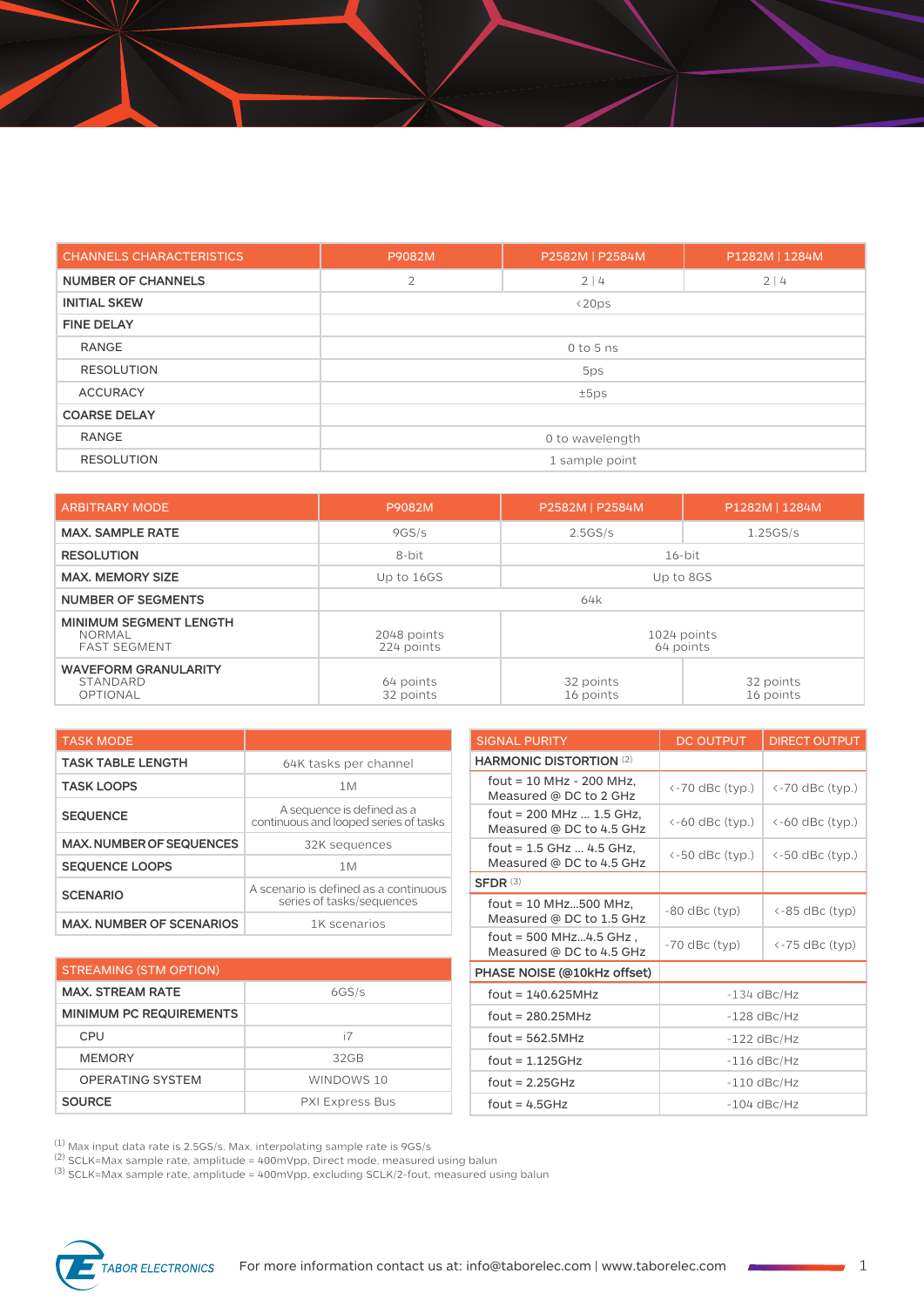

| <b>DC OUTPUT</b>                                           |                                             |  |  |
|------------------------------------------------------------|---------------------------------------------|--|--|
| <b>OUTPUT TYPE</b>                                         | Single-ended or differential,<br>DC-coupled |  |  |
| <b>IMPEDANCE</b>                                           | $50\Omega$ (nom)                            |  |  |
| <b>AMPLITUDE</b>                                           | 50 mVp-p to 1.3 Vp-p                        |  |  |
| <b>AMPLITUDE RESOLUTION</b>                                | 1 <sub>m</sub>                              |  |  |
| DC AMPLITUDE ACCURACY                                      | $\pm$ (3% of amplitude $\pm$ 2 mV)          |  |  |
| <b>VOLTAGE WINDOW</b>                                      | ±1.15V                                      |  |  |
| <b>DC OFFSET</b>                                           | ±0.5V                                       |  |  |
| <b>OFFSET RESOLUTION</b>                                   | 10mV                                        |  |  |
| DC OFFSET ACCURACY                                         | $\pm$ (3% of setting $\pm$ 15 mV)           |  |  |
| <b>SKEW BETWEEN NORMAL</b><br>AND COMPLEMENT OUTPUTS       | 0ps                                         |  |  |
| <b>RISE/FALL TIME (20% TO 80%)</b>                         | < 130 ps (typ)                              |  |  |
| <b>INSTANTANEOUS BANDWIDTH</b><br>P128xM   P258xM   P9082M | 625MHz   1.25GHz   4.5GHz                   |  |  |
| <b>MAX, USABLE FREQUENCY</b><br>P128xM   P258xM   P9082M   | 2nd Nyquist<br>1.25GHz   2.5GHz   8GHz      |  |  |
| <b>JITTER (PEAK-PEAK)</b>                                  | $(15 \text{ ps (typ)})$                     |  |  |
| <b>OVERSHOOT</b>                                           | $\langle 5\%$ (typ)                         |  |  |
| <b>CONNECTOR TYPE</b>                                      | <b>SMA</b>                                  |  |  |

| <b>DIRECT OUTPUT (OPTIONAL)</b>                            |                                             |  |  |  |
|------------------------------------------------------------|---------------------------------------------|--|--|--|
| <b>OUTPUT TYPE</b>                                         | Single-ended or differential,<br>AC coupled |  |  |  |
| <b>IMPEDANCE</b>                                           | $50\Omega$ (nom)                            |  |  |  |
| <b>AMPLITUDE</b>                                           | 1mVpp to 550mVpp                            |  |  |  |
| <b>AMPLITUDE RESOLUTION</b>                                | 1 <sub>m</sub>                              |  |  |  |
| <b>AMPLITUDE ACCURACY</b>                                  | $\pm$ (3% of amplitude $\pm$ 2 mV)          |  |  |  |
| <b>RISE/FALL TIME (20% TO 80%)</b>                         | $\langle$ 60 ps (typ)                       |  |  |  |
| <b>INSTANTANEOUS BANDWIDTH</b><br>P128xM   P258xM   P9082M | 625MHz   1.25GHz   4.5GHz                   |  |  |  |
| <b>MAX. USABLE FREQUENCY</b><br>P128xM   P258xM   P9082M   | 2nd Nyquist<br>1.25GHz   2.5GHz   8GHz      |  |  |  |
| <b>CONNECTOR TYPE</b>                                      | <b>SMA</b>                                  |  |  |  |

| <b>SAMPLE CLOCK OUTPUT</b> |                                                           |
|----------------------------|-----------------------------------------------------------|
| <b>SOURCE</b>              | Selectable, internal synthesizer<br>or sample clock input |
| <b>FREQUENCY RANGE</b>     | <b>SCLK Range</b>                                         |
| <b>OUTPUT AMPLITUDE</b>    | 0.5V to 1V depending on SCLK                              |
| <b>IMPEDANCE</b>           | 500 (nom), AC coupled                                     |
| <b>CONNECTOR</b>           | <b>SMA</b>                                                |

| <b>SYNC CLOCK OUTPUT</b>                     |                         |
|----------------------------------------------|-------------------------|
| <b>AMPLITUDE</b>                             | 500mVpp, typ.           |
| <b>FREQUENCY</b><br>P9082M<br>P128xM, P258xM | SCLK/32<br>SCLK/8       |
| <b>WAVEFORM</b>                              | Square                  |
| <b>RISE/FALL TIME (20% TO 80%)</b>           | $\langle 150 \text{ps}$ |
| <b>IMPEDANCE</b>                             | LVCMOS                  |
| <b>CONNECTOR</b>                             | <b>SMP</b>              |
|                                              |                         |

| <b>MARKER OUTPUTS</b>                                                |                                              |  |  |
|----------------------------------------------------------------------|----------------------------------------------|--|--|
| <b>NUMBER OF MARKERS</b><br>P1282M. P1284M<br>P2582M, P2584M, P9082M | 4 (extra 8 Optional)<br>8 (extra 8 Optional) |  |  |
| <b>OUTPUT TYPE</b>                                                   | Single Ended                                 |  |  |
| <b>OUTPUT IMPEDANCE</b>                                              | $50\Omega$ (nom)                             |  |  |
| <b>AMPLITUDE</b>                                                     |                                              |  |  |
| <b>VOLTAGE WINDOW</b>                                                | ±1.15V                                       |  |  |
| LEVEL                                                                | 32mVpp to 1.2Vpp<br>(32 discrete levels)     |  |  |
| <b>RESOLUTION</b>                                                    | 10mVpp                                       |  |  |
| <b>ACCURACY</b>                                                      | $+7%$                                        |  |  |
| <b>OFFSET</b>                                                        |                                              |  |  |
| <b>RANGE</b>                                                         | ±0.5V                                        |  |  |
| <b>RESOLUTION</b>                                                    | 10 <sub>m</sub>                              |  |  |
| <b>ACCURACY</b>                                                      | $\pm$ (3% of setting $\pm$ 15 mV)            |  |  |
| <b>RISE/FALL TIME (20% TO 80%)</b>                                   | $\langle 200 \text{ps}$                      |  |  |
| <b>RANGE</b>                                                         | 0 - waveform length                          |  |  |
| <b>RESOLUTION</b><br>P128xM, P258xM<br>P9082M                        | 2 pts<br>8 pts                               |  |  |
| <b>MARKER DELAY</b>                                                  |                                              |  |  |
| <b>COARSE DELAY</b>                                                  |                                              |  |  |
| RANGE                                                                | 0 to $2048$ points                           |  |  |
| <b>RESOLUTION</b><br>P128xM, P258xM<br>P9082M                        | 8 points<br>32 points                        |  |  |
| <b>FINE DELAY</b>                                                    |                                              |  |  |
| <b>RANGE</b>                                                         | $0$ to $1.2$ ns                              |  |  |
| <b>RESOLUTION</b>                                                    | 1ps                                          |  |  |
| <b>ACCURACY</b>                                                      | 15ps                                         |  |  |
| <b>CONNECTOR TYPE</b>                                                | <b>SMP</b>                                   |  |  |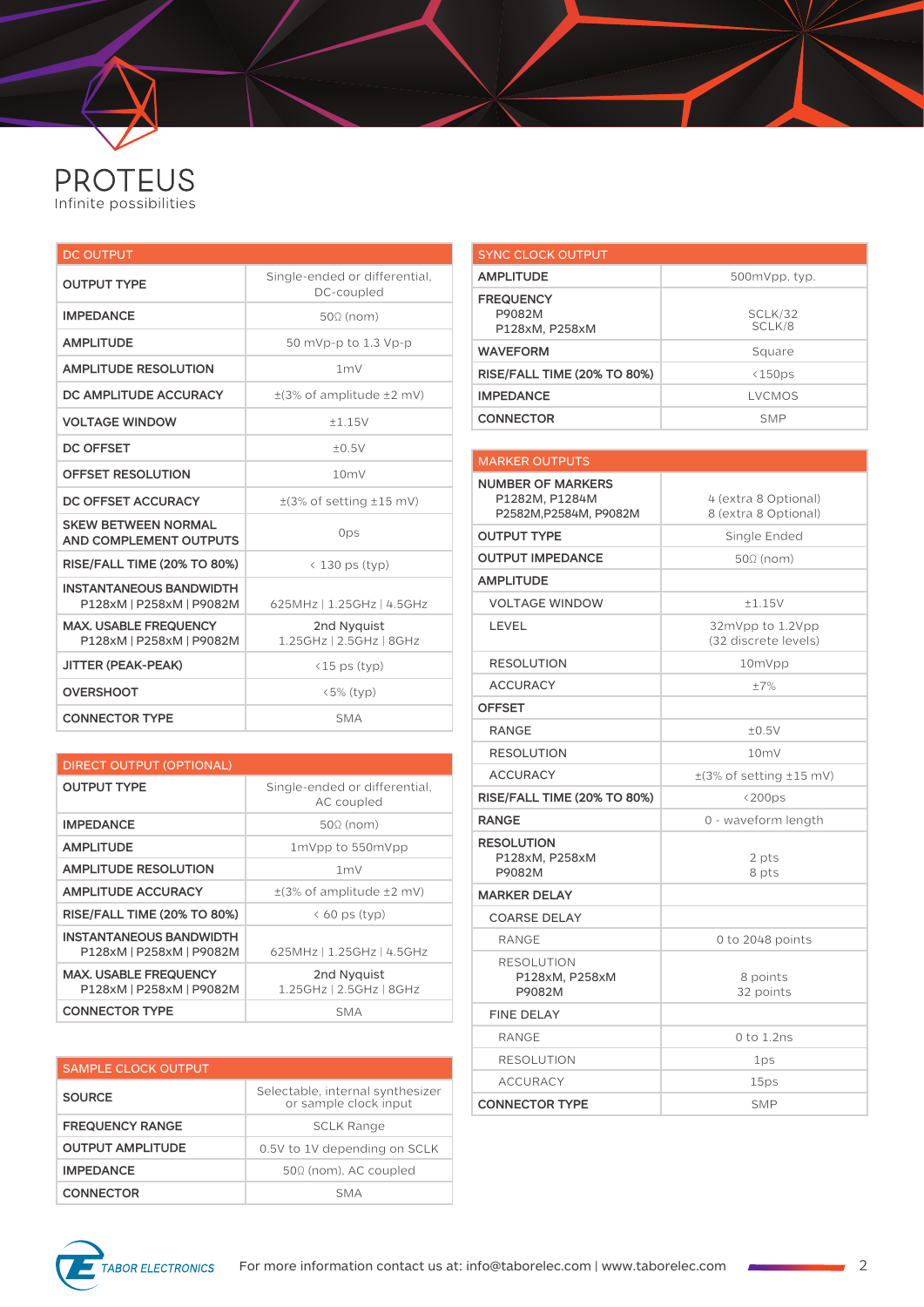| REFERENCE CLOCK OUTPUT |                                   |  |
|------------------------|-----------------------------------|--|
| <b>SOURCE</b>          | Internal TCXO                     |  |
| <b>WAVEFORM</b>        | Square                            |  |
| <b>FREQUENCY</b>       | 100MHz or RFF IN                  |  |
| <b>STABILITY</b>       | $+/- 2.5$ PPM                     |  |
| <b>AGING</b>           | $+/- 1$ PPM @ $+25$ °C (per year) |  |
| <b>CONNECTOR</b>       | <b>SMP</b>                        |  |

| <b>REFERENCE CLOCK INPUT</b> |                               | <b>CONNECTOR</b>                       | <b>MDR</b>       |
|------------------------------|-------------------------------|----------------------------------------|------------------|
| <b>INPUT FREQUENCIES</b>     | 10MHz / 100MHz selectable     |                                        |                  |
| <b>LOCK RANGE</b>            | $±$ 1MHz                      | DIGITIZER CHARACTERISTICS (AWT OPTION) |                  |
|                              |                               | <b>NUMBER OF CHANNELS</b>              | $1$ or $2$       |
| <b>INPUT LEVEL</b>           | 0.6 Vp-p to 1.7 Vp-p          |                                        |                  |
| <b>IMPEDANCE</b>             | $50\Omega$ . AC coupled (nom) | <b>INPUT VOLTAGE RANGE</b>             | $500$ mVpp (from |
| <b>CONNECTOR TYPE</b>        | <b>SMP</b>                    | <b>INPUT VOLTAGE OFFSET</b>            | $-2V$ to $+$     |

| <b>SAMPLE CLOCK INPUT</b> |                                   |
|---------------------------|-----------------------------------|
| <b>FREQUENCY RANGE</b>    | <b>SCLK Range</b>                 |
| <b>INPUT LEVEL RANGE</b>  | $0.4$ Vpp to $1.2$ Vpp            |
| <b>DAMAGE LEVEL</b>       | $\left(-0.5V_0r_0+5V_0r_0\right)$ |
| <b>INPUT IMPEDANCE</b>    | $50\Omega$ nom, AC coupled        |
| <b>CONNECTOR TYPE</b>     | SMA                               |

| <b>TRIGGER INPUTS</b>                                                            |                                                                       |  |
|----------------------------------------------------------------------------------|-----------------------------------------------------------------------|--|
| <b>RANGE</b>                                                                     | $-5$ V to $+5$ V                                                      |  |
| <b>THRESHOLD</b>                                                                 | ±5V                                                                   |  |
| <b>RESOLUTION</b>                                                                | $100 \text{ mV}$                                                      |  |
| <b>SENSITIVITY</b>                                                               | 200 mV                                                                |  |
| <b>JITTER</b><br>Standard<br>P128xM. P258xM<br>P9082M<br>Low Trigger Jitter Opt. | 8 SCLK periods<br>32 SCLK periods<br>SQRT(SCLK period^2 + 150e-12^2)  |  |
| <b>LATENCY / SYSTEM DELAY</b><br>P128xD, P258xD<br><b>P908xD</b>                 | <900SCLK periods<br><2700 SCLK Periods                                |  |
| <b>POLARITY</b>                                                                  | Pos or Neg                                                            |  |
| <b>SOURCE</b>                                                                    | Selectable between channels                                           |  |
| <b>INPUT IMPEDANCE</b>                                                           | 10 k $\Omega$ or 50 $\Omega$ (nom), DC coupled,<br>factory configured |  |
| <b>MAX TOGGLE FREQUENCY</b>                                                      | 10MHz (50MHz Optional)                                                |  |
| <b>MINIMUM PULSE WIDTH</b>                                                       | 50ns (5ns Optional)                                                   |  |
| <b>CONNECTOR TYPE</b>                                                            | <b>SMP</b>                                                            |  |

| <b>FAST SEGMENT DYNAMIC CONTROL INPUT (OPTIONAL)</b>         |                                                   |  |
|--------------------------------------------------------------|---------------------------------------------------|--|
| <b>INPUT SIGNALS</b>                                         | Data 10 bit. Channel select 2 bit.<br>Valid 1 bit |  |
| <b>SEGMENTS / SEQUENCES</b>                                  | 1024 (128 fast)                                   |  |
| <b>DATA RATE</b>                                             | 35MHz                                             |  |
| <b>MINIMUM LATENCY (Dynamic control input to direct out)</b> |                                                   |  |
| <b>FAST SEGMENT</b>                                          | $\langle 250ns$                                   |  |
| NORMAL SEGMENT                                               | $\langle 1 \mu s$                                 |  |
| <b>INPUT LEVEL</b>                                           | I VTTI                                            |  |
| <b>CONNECTOR</b>                                             | MDR                                               |  |

| <b>DIGITIZER CHARACTERISTICS (AWT OPTION)</b> |                                                                |  |
|-----------------------------------------------|----------------------------------------------------------------|--|
| <b>NUMBER OF CHANNELS</b>                     | $1$ or $2$                                                     |  |
| <b>INPUT VOLTAGE RANGE</b>                    | 500 mVpp (full scale)                                          |  |
| <b>INPUT VOLTAGE OFFSET</b>                   | $-2V$ to $+2V$                                                 |  |
| <b>INPUT FREQUENCY RANGE</b>                  | 9GHz                                                           |  |
| <b>RESOLUTION</b>                             | 12 bits                                                        |  |
| <b>ACQUISITION MEMORY</b>                     | up to 8GS                                                      |  |
| <b>SAMPLE CLOCK SOURCES</b>                   | Internal or external                                           |  |
| <b>INTERNAL CLOCK SOURCE</b>                  | Internal, external reference                                   |  |
| <b>MAX SAMPLING RATE</b>                      | 5.4GS/s in Single channel mode<br>2.7Gs/s in Dual channel mode |  |
| <b>MIN SAMPLING RATE</b>                      | 1GS/s                                                          |  |
| <b>CLOCK ACCURACY</b>                         | <2 ppm                                                         |  |
| <b>IMPEDANCE</b>                              | 500                                                            |  |
| <b>COUPLING</b>                               | DC or AC (factory configured)                                  |  |
| <b>CONNECTOR</b>                              | <b>SMA</b>                                                     |  |
| <b>TRIGGER SYSTEM</b>                         |                                                                |  |
| <b>TRIGGER MODES</b>                          | Positive, negative edge                                        |  |
| <b>TRIGGER SOURCES</b>                        | External, Software, Channel                                    |  |
| <b>COUPLING</b>                               | DC.                                                            |  |
| <b>IMPEDANCE</b>                              | $50\Omega$ (nominal)                                           |  |
| <b>LEVEL RANGE</b>                            | $\geq \pm 2.5$ V (nominal)                                     |  |
| <b>FREQUENCY RANGE</b>                        | DC to 65MHz                                                    |  |
| CONNECTOR                                     | <b>SMA</b>                                                     |  |

| <b>FPGA PROGRAMMING</b> |                                                                             |
|-------------------------|-----------------------------------------------------------------------------|
| <b>FPGA TYPE</b>        | Xilinx Kintex UltraScale XCKU060<br>upgradeable to XCKU115                  |
| <b>MODES</b>            |                                                                             |
| <b>STANDARD</b>         | Tabor standard built-In<br>functionality                                    |
| DECISION BLOCKS         | Built-in library of mathematical<br>functions, modulation & digital Filters |
| SHELL.                  | Open core providing all interfaces and<br>configuration path to the user    |